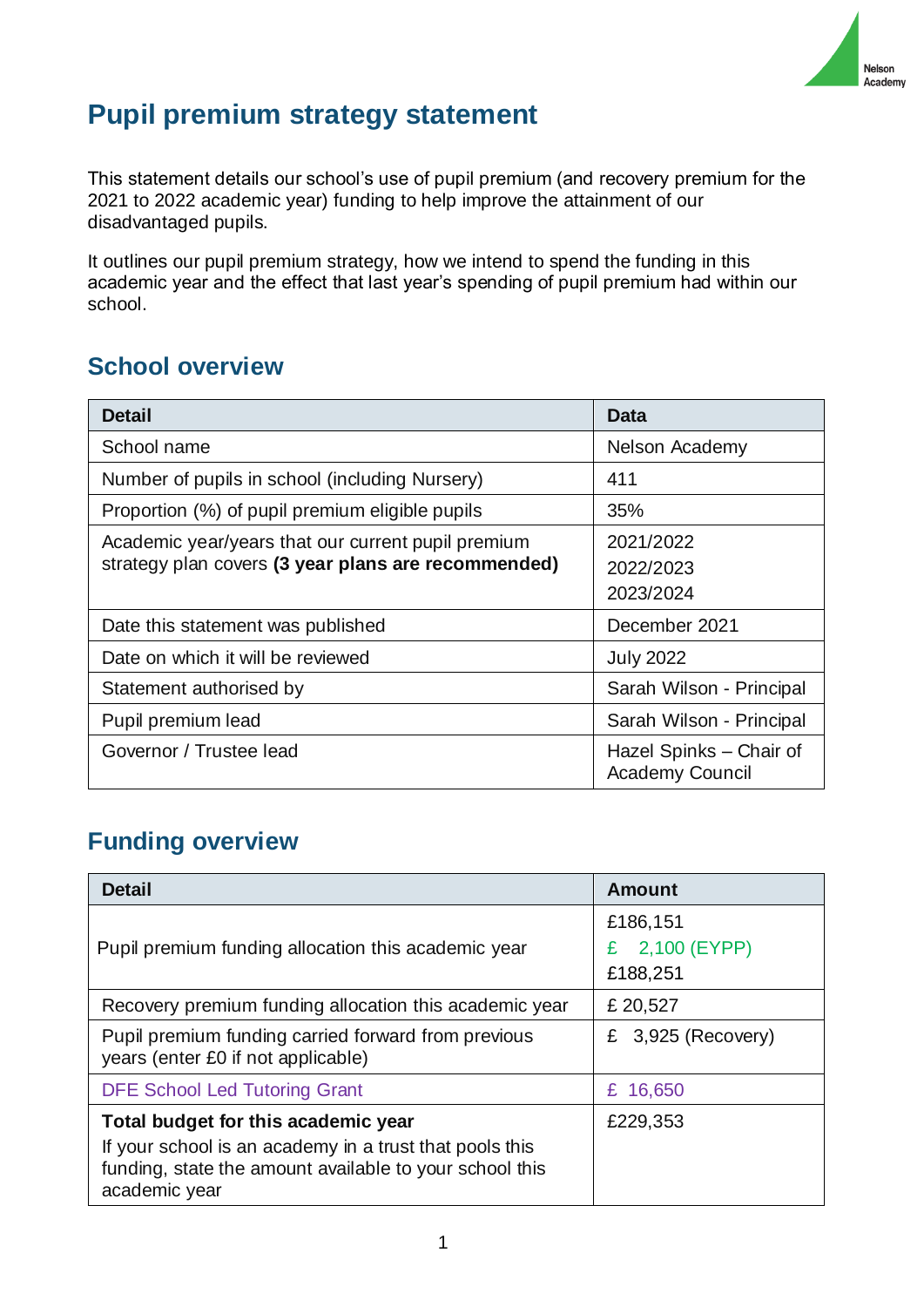

# **Part A: Pupil premium strategy plan**

## **Statement of intent**

At the Nelson Academy our aim is that all pupils, irrespective of their background or the challenges they face, make good progress and achieve high attainment across all subject areas. Our key drivers are; raising aspirations, widened opportunities for developing learning, the pursuit of excellence through risk taking, 'Achieving Through Learning' and 'Transforming lives, transforming communities'. The progress and attainment of disadvantaged pupils will be in line with that of their non-disadvantaged peers and therefore, there should be no gap in performance between these two cohorts of pupils. Ultimately, we aspire for all pupils for whom the school receives pupil premium funding to make accelerated progress. The focus of our Pupil Premium Strategy is to support disadvantaged pupils to achieve that goal, including progress for those who are already high attainers.

We will consider the challenges faced by vulnerable children, such as those who have a social worker or are a young carer. The activity we have outlined in this Pupil Premium Strategy is also intended to support their needs, regardless of whether they are disadvantaged or not.

High-quality teaching is at the heart of our Pupil Premium Strategy, with a focus on areas in which disadvantaged pupils require the most support. This is proven to have the greatest impact on closing the disadvantage attainment gap and at the same time will also benefit the non-disadvantaged pupils in our school. Implicit in the intended outcomes detailed below, is the intention that non-disadvantaged pupils' attainment will be sustained and improved alongside progress for their disadvantaged peers.

The progress and attainment made by these two cohorts of pupils (disadvantaged and nondisadvantaged) will be continually monitored by class teachers and the Senior Leadership Team throughout the year. This will include termly pupil progress meetings where any pupil who is not making expected progress can be quickly identified, and intervention can be put in place to ensure that they do not fall behind.

Our Pupil Premium Strategy is also integral to wider school plans for education recovery, notably in its targeted support through the National Tutoring Programme for pupils whose education has been worst affected, including non-disadvantaged pupils.

Our Pupil Premium Strategy will be responsive to common challenges and individual needs, rooted in robust diagnostic assessment, not assumptions about the impact of disadvantage. The approaches we have adopted complement each other to help pupils excel. To ensure they are effective we will:

- ensure disadvantaged pupils are challenged in the work that they are set
- act early to intervene at the point need is identified
- adopt a whole school approach in which all staff take responsibility for disadvantaged pupils' outcomes and raise expectations of what they can achieve

We have considered the impact of COVID-19 and will address identified gaps in learning, support mental health and continue a school culture which will be forward thinking and adaptable as the pandemic continues.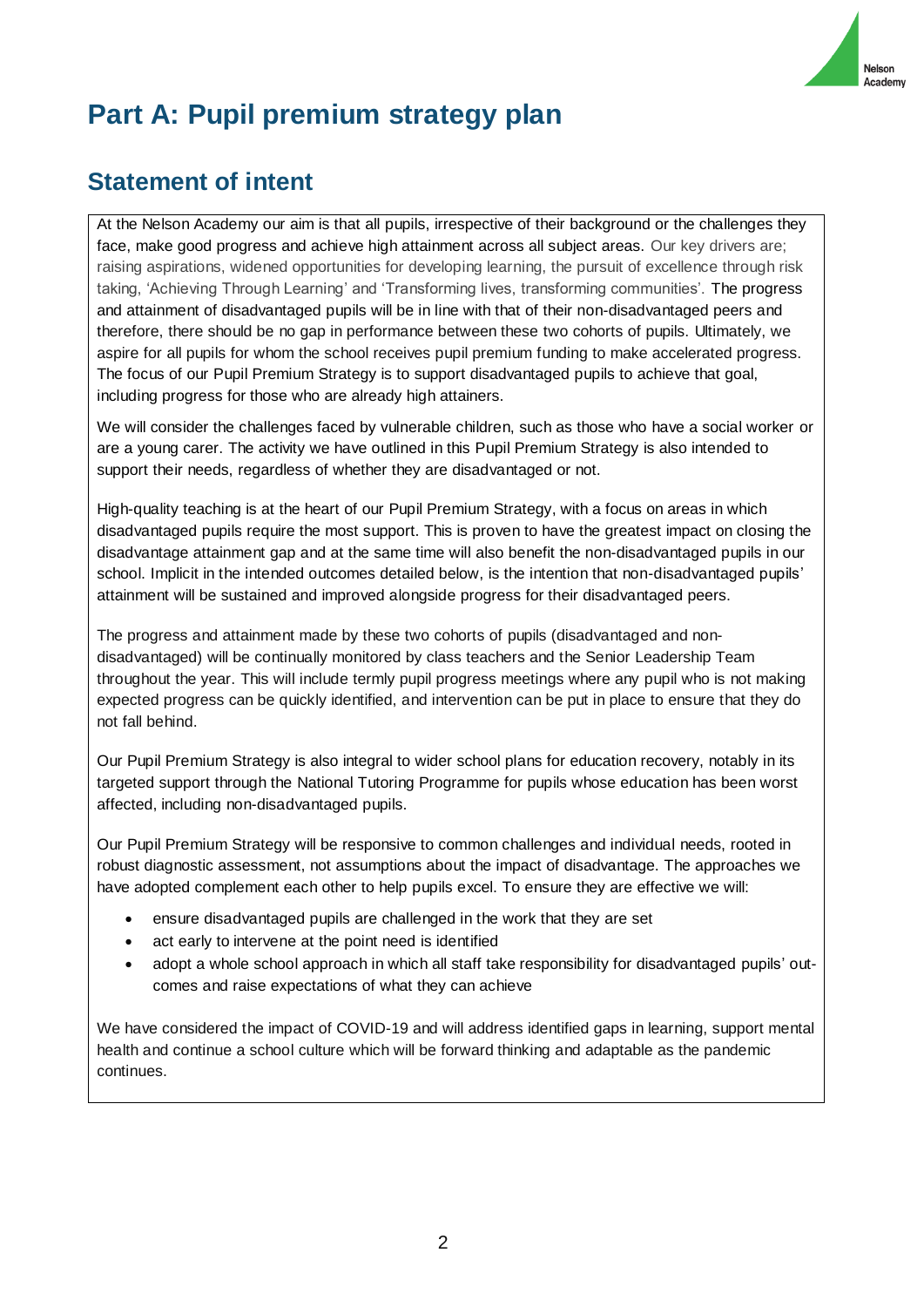

# **Challenges**

This details the key challenges to achievement that we have identified among our disadvantaged pupils.

| <b>Challenge</b><br>number | <b>Detail of challenge</b>                                                                                                                                                                                                                                                                                                                                                                                                                                                                                                                                                                                                                                                                                                                                                                 |  |  |
|----------------------------|--------------------------------------------------------------------------------------------------------------------------------------------------------------------------------------------------------------------------------------------------------------------------------------------------------------------------------------------------------------------------------------------------------------------------------------------------------------------------------------------------------------------------------------------------------------------------------------------------------------------------------------------------------------------------------------------------------------------------------------------------------------------------------------------|--|--|
| 1                          | Poor attendance and punctuality - Our attendance data over the last 5 years indicates<br>that attendance among disadvantaged pupils has been lower than for non-<br>disadvantaged pupils.                                                                                                                                                                                                                                                                                                                                                                                                                                                                                                                                                                                                  |  |  |
|                            | 2016/2017 2017/2018 2018/2019 2019/2020 2020/2021                                                                                                                                                                                                                                                                                                                                                                                                                                                                                                                                                                                                                                                                                                                                          |  |  |
|                            | Whole<br>96.09%<br>95.86%<br>95.24%<br>94.80%<br>School                                                                                                                                                                                                                                                                                                                                                                                                                                                                                                                                                                                                                                                                                                                                    |  |  |
|                            | <b>FSM</b><br>93.66%<br>94.15%<br>94.42%<br>93.98%                                                                                                                                                                                                                                                                                                                                                                                                                                                                                                                                                                                                                                                                                                                                         |  |  |
|                            | A higher percentage of disadvantaged pupils have been 'persistently absent'<br>compared to their non-disadvantaged peers during that period. Our assessments and<br>observations indicate that absenteeism is negatively impacting disadvantaged pupils'<br>progress.                                                                                                                                                                                                                                                                                                                                                                                                                                                                                                                      |  |  |
| 2                          | Poor communication and oral language skills - Assessments, observations, and<br>discussions with pupils indicate poor communication skills, underdeveloped oral<br>language skills and vocabulary gaps among many disadvantaged pupils. These are<br>evident from Reception through to KS2 and in general, are more prevalent among our<br>disadvantaged pupils than their peers.                                                                                                                                                                                                                                                                                                                                                                                                          |  |  |
| 3                          | Engaging and motivating pupils to develop their reading skills, developing reading for a<br>purpose and a love of reading for both knowledge and pleasure.<br>Assessments, observations, and discussions with pupils suggest disadvantaged pupils<br>generally have greater difficulties with phonics than their peers. This negatively<br>impacts their development as readers.<br>On entry to Reception class, many of our disadvantaged pupils arrive below age-<br>related expectations compared with their non-disadvantaged peers. Internal and<br>external (where available) assessments indicate that reading attainment among<br>disadvantaged pupils is significantly below that of non-disadvantaged pupils. However,<br>this gap has narrowed significantly by the end of KS2. |  |  |
| 4                          | Engaging and motivating pupils with developing their writing skills, making links with<br>their knowledge of phonics and reading (see Challenge 3).<br>Internal and external (where available) assessments indicate that writing attainment<br>among disadvantaged pupils is significantly below that of non-disadvantaged pupils.                                                                                                                                                                                                                                                                                                                                                                                                                                                         |  |  |
| 5                          | Enthusing and inspiring disadvantaged pupils to ensure that they have a desire to<br>achieve to the best of their ability. Observations and discussions have revealed that<br>aspirations, independence and confidence are lower in some disadvantaged pupils,<br>hence their attitude to learning and their drive to be successful is affected.                                                                                                                                                                                                                                                                                                                                                                                                                                           |  |  |
| 6                          | Our assessments, observations and discussions with pupils and families have identi-<br>fied social and emotional issues for many pupils, notably due to a lack of engagement<br>with other peers, and a lack of enrichment opportunities during school closure. These<br>challenges particularly affect disadvantaged pupils, including their attainment.                                                                                                                                                                                                                                                                                                                                                                                                                                  |  |  |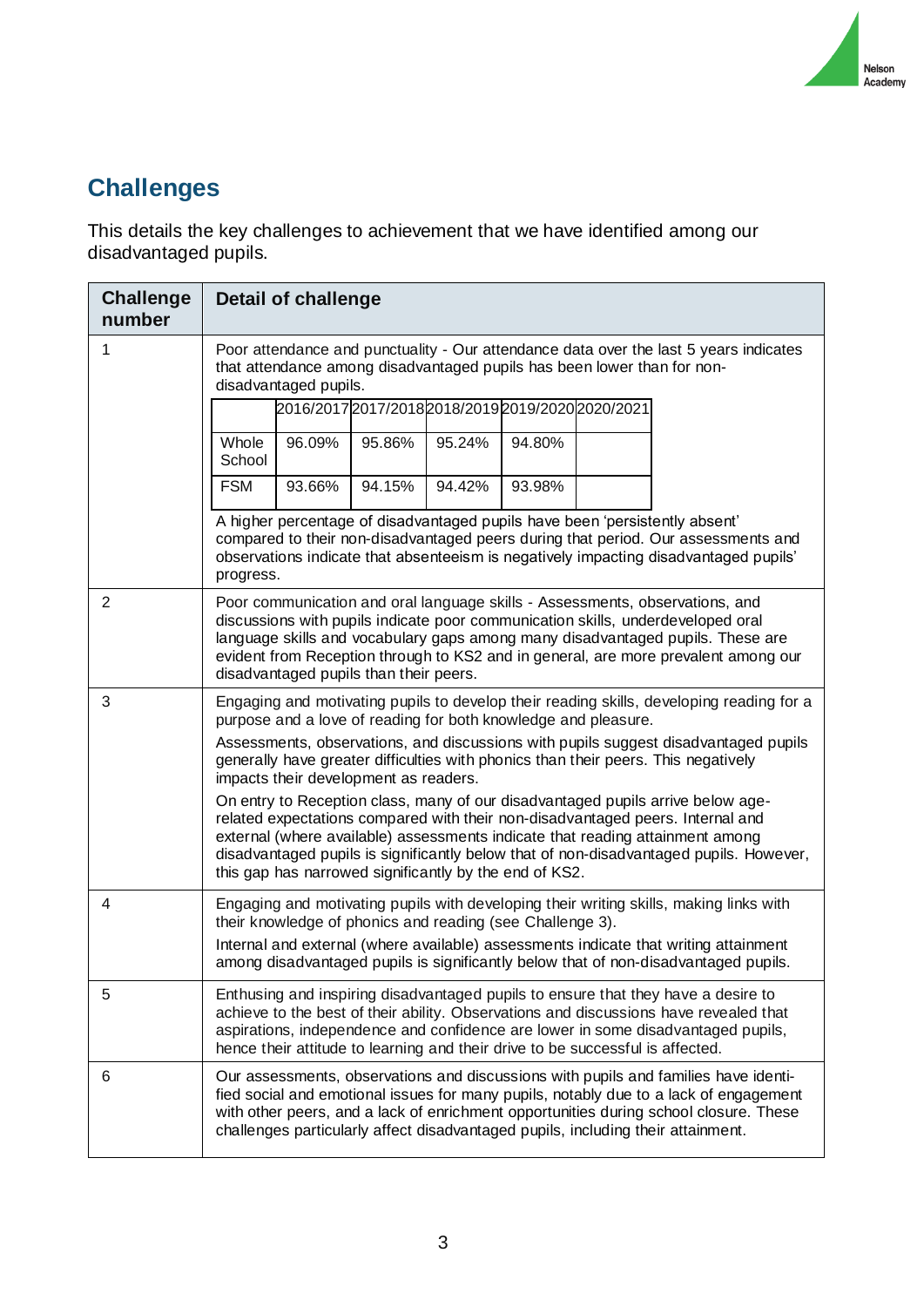

## **Intended outcomes**

This explains the outcomes we are aiming for **by the end of our current strategy plan**, and how we will measure whether they have been achieved.

| <b>Intended outcome</b>                                                                                                                                                                                | <b>Success criteria</b>                                                                                                                                                                                                                                                                                                                                                                                                                                                                                              |
|--------------------------------------------------------------------------------------------------------------------------------------------------------------------------------------------------------|----------------------------------------------------------------------------------------------------------------------------------------------------------------------------------------------------------------------------------------------------------------------------------------------------------------------------------------------------------------------------------------------------------------------------------------------------------------------------------------------------------------------|
| To achieve and sustain improved attendance for<br>all pupils, particularly our disadvantaged pupils.                                                                                                   | Sustained high attendance from 2024/25 demon-<br>strated by:<br>the overall attendance rate for all pupils will<br>be at least in line with the national figure and<br>there will be no attendance gap between dis-<br>advantaged pupils and their non-disadvan-<br>taged peers.<br>the percentage of all pupils who are persis-<br>tently absent will be at least in line with the<br>national figure and the figure among disad-<br>vantaged pupils will be in line with that of<br>their non-disadvantaged peers. |
| Improved communication, oral language skills and<br>vocabulary among disadvantaged pupils.                                                                                                             | Assessments and observations indicate<br>significantly improved communication skills and<br>oral language among disadvantaged pupils. This<br>is evident when triangulated with other sources<br>of evidence, including engagement in lessons,<br>book scrutiny and ongoing formative<br>assessment.                                                                                                                                                                                                                 |
| Improved reading attainment among<br>disadvantaged pupils.                                                                                                                                             | Disadvantaged pupils in Reception achieve age<br>related expectations or better in reading.                                                                                                                                                                                                                                                                                                                                                                                                                          |
|                                                                                                                                                                                                        | Disadvantaged pupils achieve age related<br>expectations or better in reading in each year<br>group.                                                                                                                                                                                                                                                                                                                                                                                                                 |
|                                                                                                                                                                                                        | Year 1 phonics screening check outcomes in<br>2024/25 show that disadvantaged pupils met the<br>expected standard in line with their non-<br>disadvantaged peers.                                                                                                                                                                                                                                                                                                                                                    |
|                                                                                                                                                                                                        | KS2 reading outcomes in 2024/25 show that<br>disadvantaged pupils met the expected standard<br>and greater depth standard in line with their non-<br>disadvantaged peers.                                                                                                                                                                                                                                                                                                                                            |
|                                                                                                                                                                                                        | Disadvantaged pupils view themselves as<br>readers who read for purpose, knowledge and<br>pleasure.                                                                                                                                                                                                                                                                                                                                                                                                                  |
| Improved writing attainment for disadvantaged<br>pupils.                                                                                                                                               | Disadvantaged pupils in Reception achieve age<br>related expectations or better in writing.<br>Disadvantaged pupils achieve age related<br>expectations or better in writing in each year<br>group.<br>KS2 writing outcomes in 2024/25 show that<br>disadvantaged pupils met the expected standard<br>and greater depth standard in line with their non-<br>disadvantaged peers.                                                                                                                                     |
| Improved confidence and desire to achieve well<br>for disadvantaged pupils. Pupils to participate in a<br>wider range of activities and be given<br>opportunities that may raise their aspirations and | The percentage of pupils eligible for Pupil<br>Premium funding participating in each of the<br>extracurricular clubs and pupil committees will<br>be monitored and the SLT to take active steps to<br>increase participation within all to ensure.                                                                                                                                                                                                                                                                   |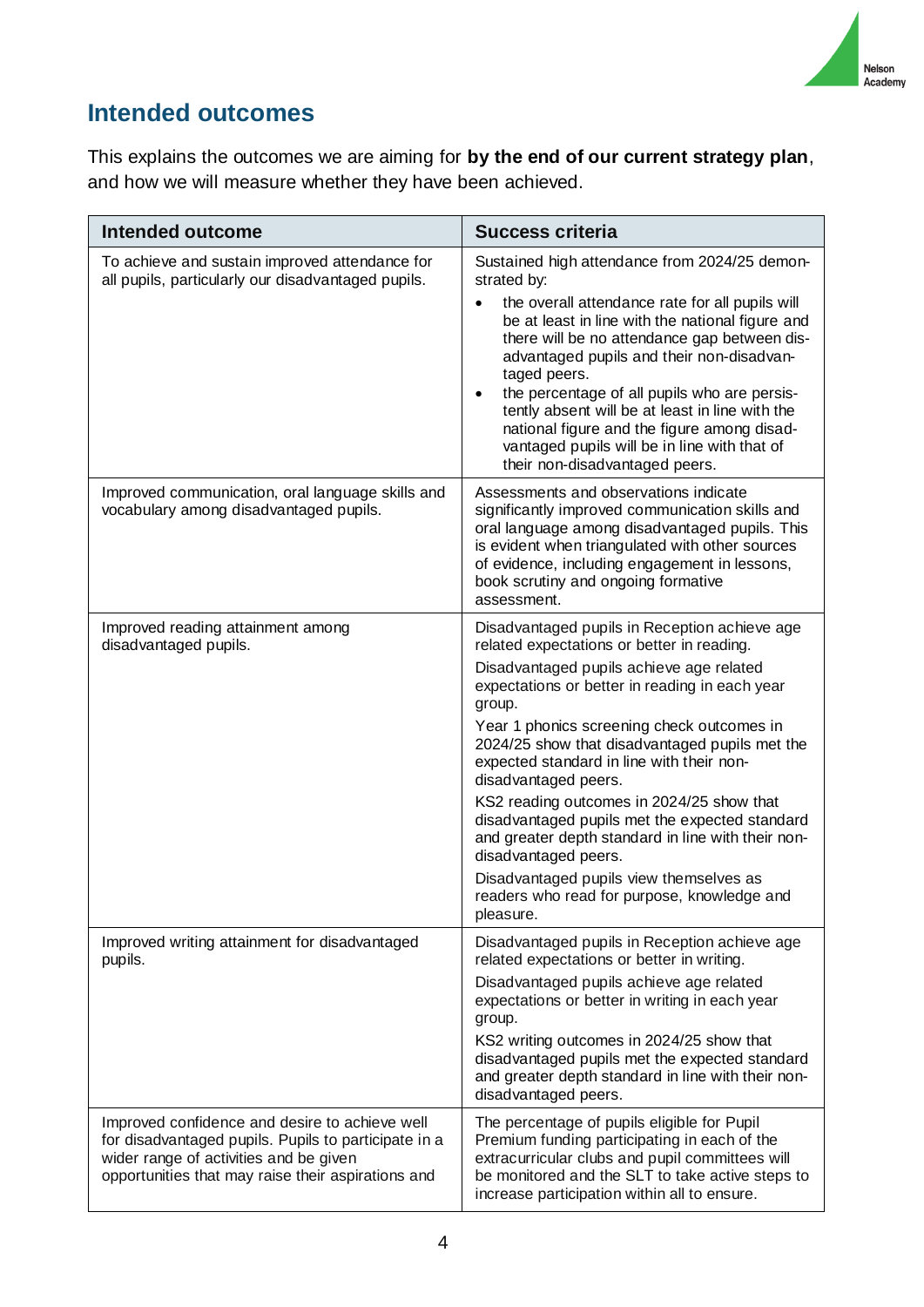| the way in which they view themselves within the<br>school and the wider community.                                  | Disadvantaged pupils will have opportunities to<br>represent the school at events such as those<br>linked to sport and music.                                                                                                                                                         |  |
|----------------------------------------------------------------------------------------------------------------------|---------------------------------------------------------------------------------------------------------------------------------------------------------------------------------------------------------------------------------------------------------------------------------------|--|
|                                                                                                                      | Disadvantaged pupils will be supported to attend<br>all enrichment activities provided by the school.                                                                                                                                                                                 |  |
| To achieve and sustain improved wellbeing for all<br>pupils in our school, particularly our<br>disadvantaged pupils. | Sustained high levels of wellbeing from 2024/25<br>demonstrated by:<br>qualitative data from pupil voice, pupil and<br>parent surveys and teacher observations<br>a significant increase in participation in en-<br>richment activities, particularly among disad-<br>vantaged pupils |  |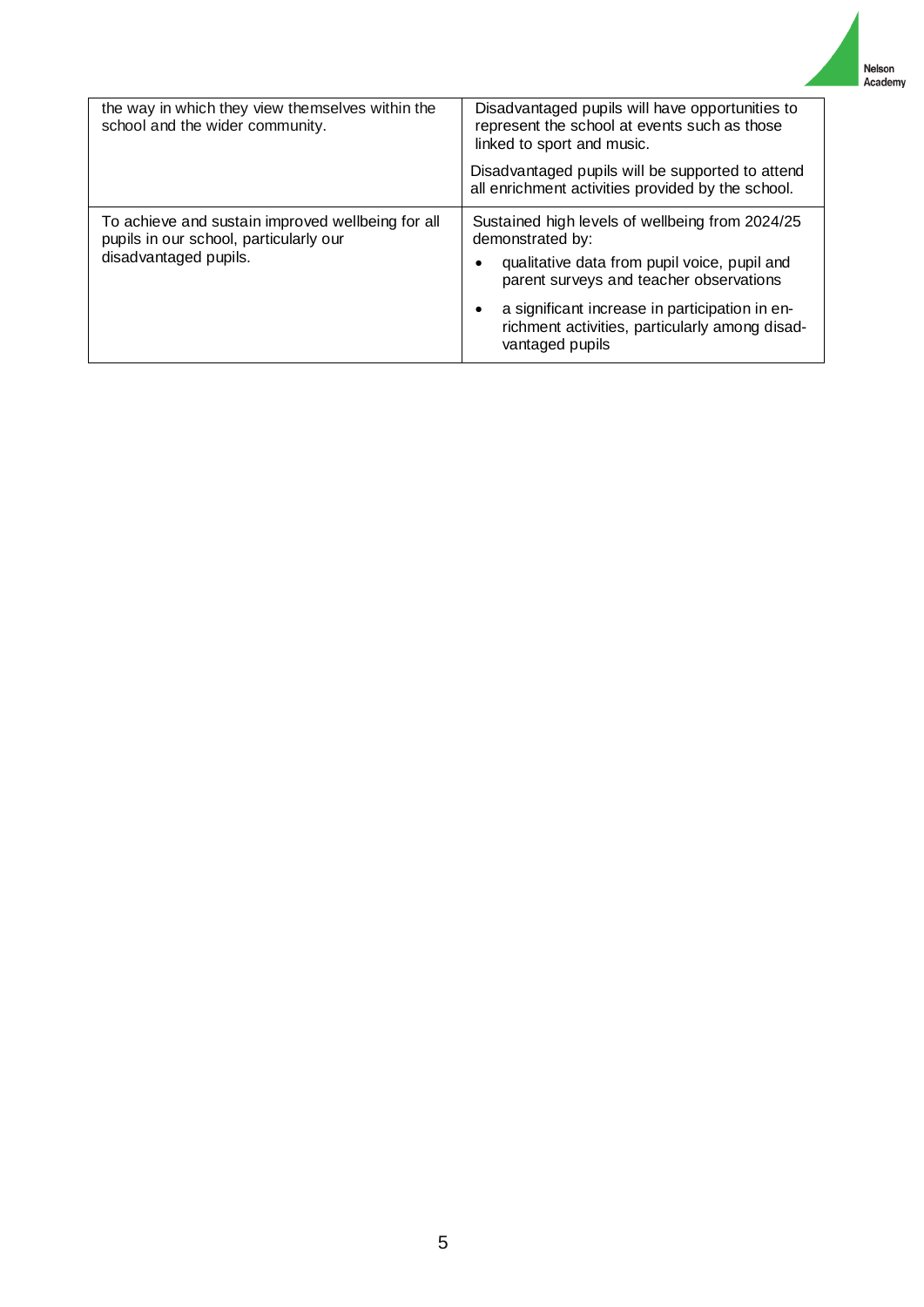

# **Activity in this academic year**

This details how we intend to spend our pupil premium (and recovery premium funding) **this academic year** to address the challenges listed above.

#### **Teaching (for example, CPD, recruitment and retention)**

Budgeted cost: £75,000 (including Early Years Pupil Premium £1,050)

| <b>Activity</b>                                                                                                                                                                                                                                                                                                                                                                                                                                                                                                                                                                                                                                                                                                                                                                                                                                                                                                                                                                                                         | Evidence that supports this approach                                                                                                          | <b>Challenge</b><br>number(s)<br>addressed |
|-------------------------------------------------------------------------------------------------------------------------------------------------------------------------------------------------------------------------------------------------------------------------------------------------------------------------------------------------------------------------------------------------------------------------------------------------------------------------------------------------------------------------------------------------------------------------------------------------------------------------------------------------------------------------------------------------------------------------------------------------------------------------------------------------------------------------------------------------------------------------------------------------------------------------------------------------------------------------------------------------------------------------|-----------------------------------------------------------------------------------------------------------------------------------------------|--------------------------------------------|
| Continued and ongoing<br>development of our<br>knowledge curriculum<br>throughout the school<br>(Nursery to Year 6 and<br>SRB) which will evolve<br>to meet the changing<br>needs of the pupils who<br>attend the school. The<br>curriculum will engage,<br>enthuse and motivate<br>disadvantaged pupils<br>and will ensure a pro-<br>gression of knowledge<br>and skills, and a deep-<br>ening of understanding<br>which all disadvantaged<br>pupils can apply.<br>High quality first teach-<br>ing and a love of learn-<br>ing will continue to de-<br>velop throughout the<br>pupils' time at the Nel-<br>son Academy and this<br>will also have a positive<br>impact on attendance<br>and punctuality.<br>Release time for teach-<br>ers to meet to plan an<br>exciting curriculum with<br>opportunities for cross<br>curricular links e.g. Art<br>and Science.<br>Staff training to update<br>subject knowledge &<br>use of resources.<br>Purchase of new re-<br>sources relevant to the<br>subjects being taught. | The EEF Guide To Supporting School Planning: A<br><b>Tiered Approach To 2021</b><br>BERA - A Research Approach to Curriculum De-<br>velopment | 1,2,3,4,5,6                                |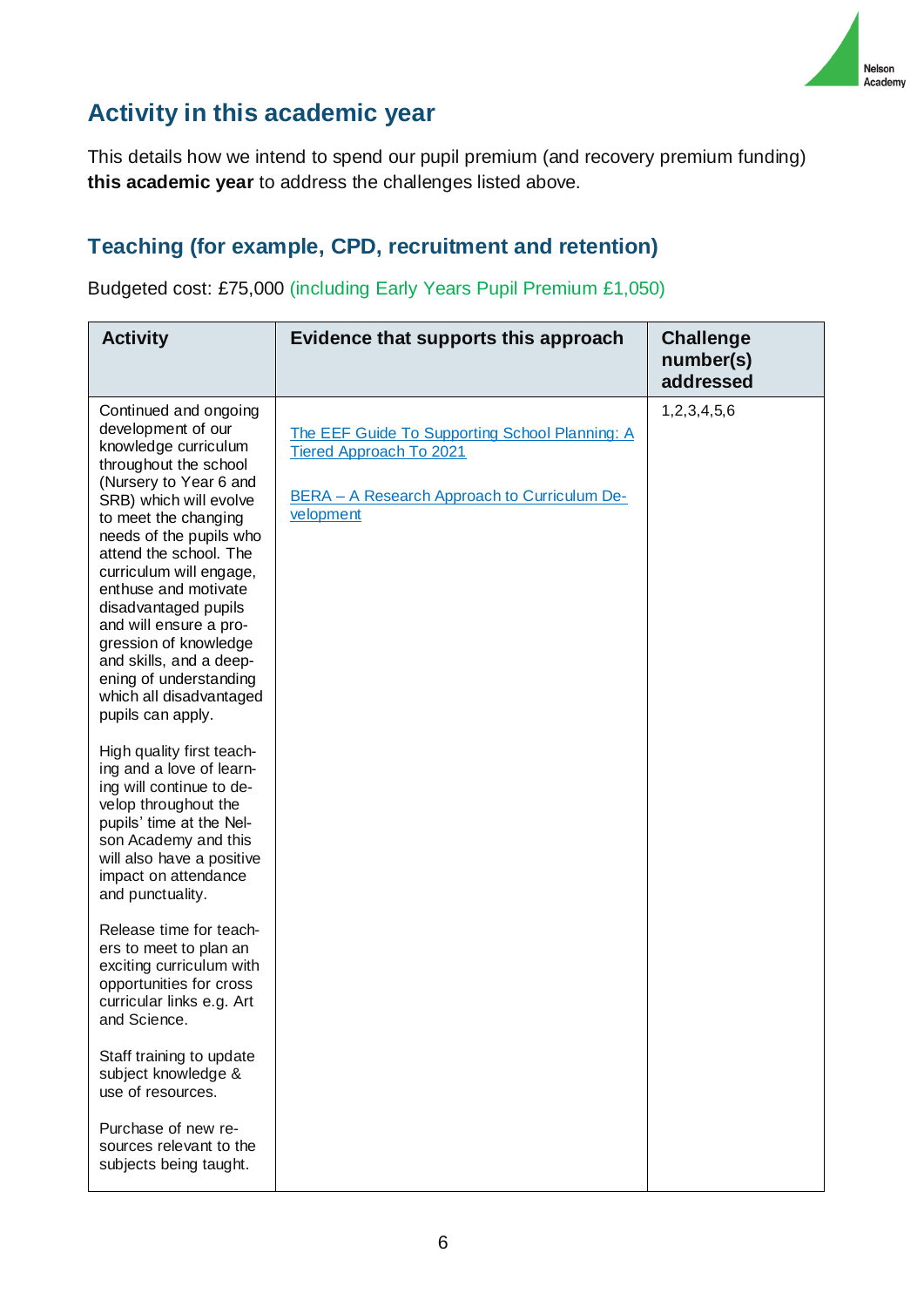Nelson Academy

| Subscriptions to online<br>resources to support<br>curriculum delivery i.e.<br>Charanga (music),<br>Oddizzi (Geography).<br>Regular release time<br>for subject leaders.                                                                                                                          |                                                                                                                                                                                                                                                                                                                                                                                       |           |
|---------------------------------------------------------------------------------------------------------------------------------------------------------------------------------------------------------------------------------------------------------------------------------------------------|---------------------------------------------------------------------------------------------------------------------------------------------------------------------------------------------------------------------------------------------------------------------------------------------------------------------------------------------------------------------------------------|-----------|
| Embedding dialogic ac-<br>tivities across the<br>school curriculum.<br>These can support pu-<br>pils to articulate key<br>ideas, consolidate un-<br>derstanding and extend<br>vocabulary.<br>Purchase resources<br>and fund ongoing<br>teacher training and<br>release time.                      | There is a strong evidence base that suggests<br>oral language interventions, including dialogic ac-<br>tivities such as high-quality classroom discussion,<br>are inexpensive to implement with high impacts<br>on reading:<br>Oral language interventions   Toolkit Strand  <br><b>Education Endowment Foundation   EEF</b>                                                         | 2,3,4     |
| Purchase of<br>standardised<br>diagnostic<br>assessments <i>i.e.</i><br>Speech and Language,<br>PiXL<br>Training for staff to<br>ensure assessments<br>are interpreted and<br>administered correctly.                                                                                             | Standardised tests can provide reliable insights<br>into the specific strengths and weaknesses of<br>each pupil to help ensure they receive the correct<br>additional support through interventions or<br>teacher instruction:<br><b>Standardised tests   Assessing and Monitoring</b><br><b>Pupil Progress   Education Endowment</b><br>Foundation   EEF                             | 2,3,4     |
| Improve the quality of<br>social and emotional<br>learning (SEL).<br>SEL approaches will be<br>embedded into routine<br>educational practices<br>and supported by<br>professional<br>development and<br>training for staff.<br>Purchase of resources<br>such as Skills Builders,<br>THRIVE, ELSA. | There is extensive evidence associating childhood<br>social and emotional skills with improved<br>outcomes at school and in later life (e.g.,<br>improved academic performance, attitudes<br>behaviour and relationships with peers):<br><b>EEF Social and Emotional Learning.pdf</b><br>(educationendowmentfoundation.org.uk)                                                        | 5,6       |
| Purchase high quality<br>challenging texts to<br>support curriculum<br>learning, the whole<br>school library and<br>reading at home.<br>Promotion of reading<br>for a purpose and also<br>reading for pleasure.                                                                                   | Pupils need to develop their confidence,<br>enthusiasm and love of reading through exposure<br>and access to a wide variety of texts. There is<br>strong evidence to support this such as from The<br><b>DFE</b> - Research Evidence On Reading For<br>Pleasure and The National Literacy Trust -<br>Reading for Pleasure: A Research Overview.<br><b>DFE</b> - The Reading Framework | 2,3,4,5,6 |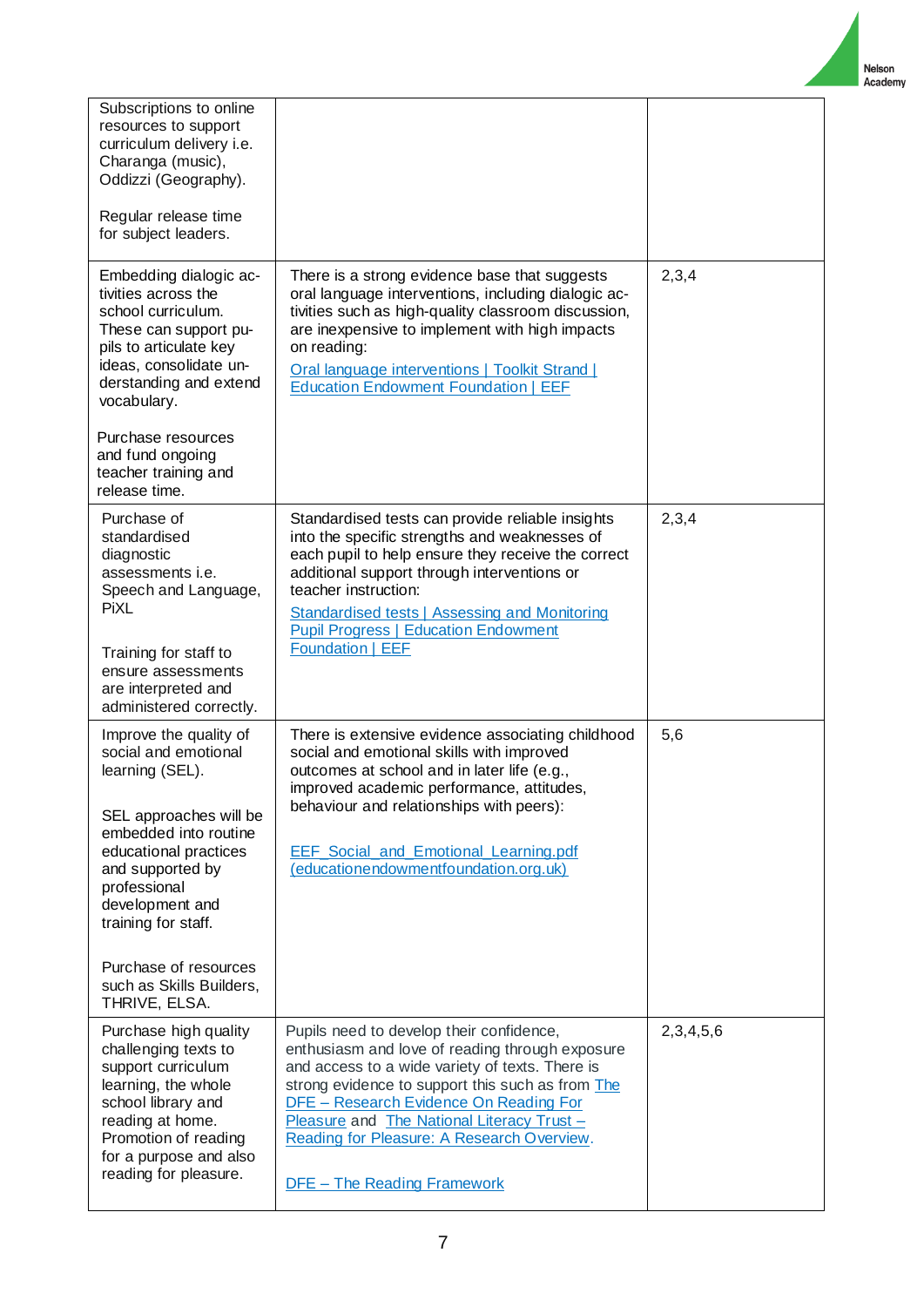|                                                                                                                                                                                                                                    | There is strong evidence to support that reading<br>comprehensions strategies will have a positive<br>impact on how written text is understood. Many<br>learners will adopt the strategies through trial and<br>error as they look to better understand texts that<br>challenge them. However, it is know that on<br>average, disadvantaged children are less likely to<br>own a book of their own and read at home with<br>family members, and for these reasons may not<br>acquire the necessary skills for reading and<br>understanding challenging texts. Therefore<br>access to high quality texts which can be read in<br>school and at home is crucial.<br><b>Reading Comprehension Strategies   Toolkit</b><br><b>Strand   Education Endowment Foundation   EEF</b> |       |
|------------------------------------------------------------------------------------------------------------------------------------------------------------------------------------------------------------------------------------|-----------------------------------------------------------------------------------------------------------------------------------------------------------------------------------------------------------------------------------------------------------------------------------------------------------------------------------------------------------------------------------------------------------------------------------------------------------------------------------------------------------------------------------------------------------------------------------------------------------------------------------------------------------------------------------------------------------------------------------------------------------------------------|-------|
| Disadvantaged pupils<br>lunch time book club                                                                                                                                                                                       | Collaborative learning proven in EEF to raise<br>standards. A collaborative approach involves<br>pupils working together in group small enough for<br>everyone to participate on a collective task that<br>has been clearly assigned.<br>The EEF Guide To Supporting School Planning: A<br><b>Tiered Approach To 2021</b>                                                                                                                                                                                                                                                                                                                                                                                                                                                   |       |
| Phonics training for<br>staff to ensure fidelity<br>and that our<br>programme is robustly<br>followed and taught to<br>a high standard.                                                                                            | Phonics approaches have a strong evidence base<br>that indicates a positive impact on the accuracy of<br>word reading (though not necessarily<br>comprehension), particularly for disadvantaged<br>pupils:<br><b>Phonics   Toolkit Strand   Education Endowment</b><br>Foundation   EEF                                                                                                                                                                                                                                                                                                                                                                                                                                                                                     | 2,3,4 |
| All support staff trained<br>on consistent methods<br>of key skill support to<br>ensure that intervention<br>compliments the quality<br>first teaching in class<br>and that approaches<br>are consistent<br>throughout the school. | The EEF's Making Best Use of TAs highlights the<br>importance of ensuring that TAs are fully prepared<br>for their role in the classroom and that schools<br>should provide sufficient time for TA training, and<br>for teachers and TAs to meet out of class to<br>enable the necessary lesson preparation and<br>feedback.<br><b>EEF - Making Best Use of Teaching Assistants</b>                                                                                                                                                                                                                                                                                                                                                                                         | 2,3,4 |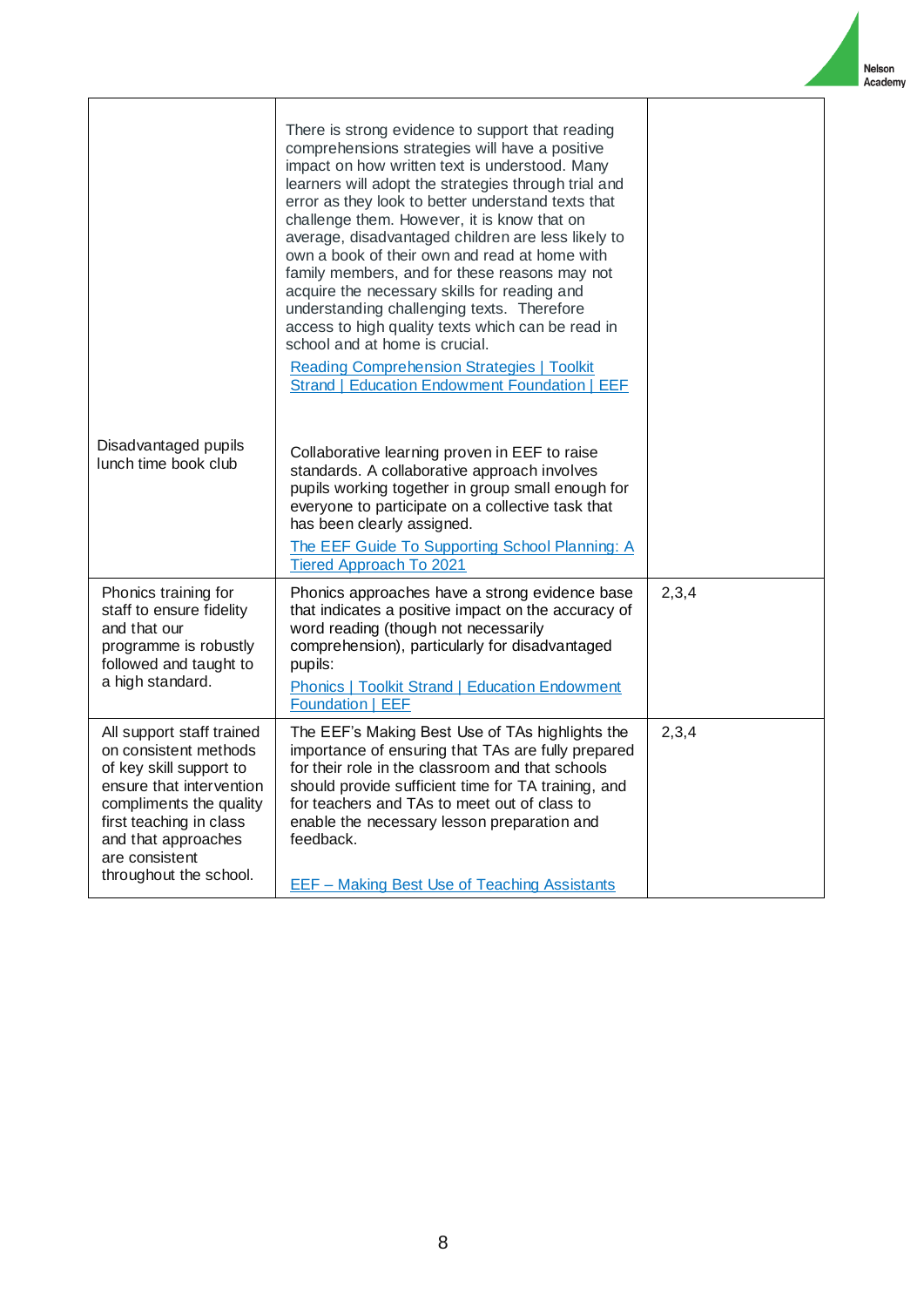

### **Targeted academic support (for example, tutoring, one-to-one support structured interventions)**

Budgeted cost: £81,6500 (including DFE School Led Tutoring Grant £16,650)

#### **Activity Evidence that supports this approach Challenge number(s) addressed** Continuation of specialist Speech, Language and Communication support within school to work directly with children but also support professional development and training of all other class staff. Purchase additional CPD and resources to support continued development of in school support available. Interventions such as ELKLAN, Talk Boost (Early Years, KS1 and KS2), Teddy Talk, Socially Speaking. There is a strong evidence base that suggests oral language interventions which focus on spoken language and verbal interaction in the classroom benefit younger children and pupils from disadvantaged backgrounds. A focus on oral language skills will have benefits for both reading and writing. [Oral language interventions | Toolkit Strand](https://educationendowmentfoundation.org.uk/evidence-summaries/teaching-learning-toolkit/oral-language-interventions/)  [| Education Endowment Foundation | EEF](https://educationendowmentfoundation.org.uk/evidence-summaries/teaching-learning-toolkit/oral-language-interventions/) 2,3,4 Continuation of specialist Pastoral and Behaviour support in school to work directly with children but also support professional development and training of all other class staff. Purchase additional CPD and resources to support continued development of in school support available. Interventions such as THRIVE, Drawing and Talking, Social Skills Groups. Annual THRIVE There is extensive evidence associating childhood social and emotional skills with improved outcomes at school and in later life (e.g., improved academic performance, attitudes, behaviour and relationships with peers): EEF\_Social\_and\_Emotional\_Learning.pdf [\(educationendowmentfoundation.org.uk\)](https://educationendowmentfoundation.org.uk/public/files/Publications/SEL/EEF_Social_and_Emotional_Learning.pdf) 2,6

#### (including Early Years Pupil Premium £1,050)

subscription and practitioner training.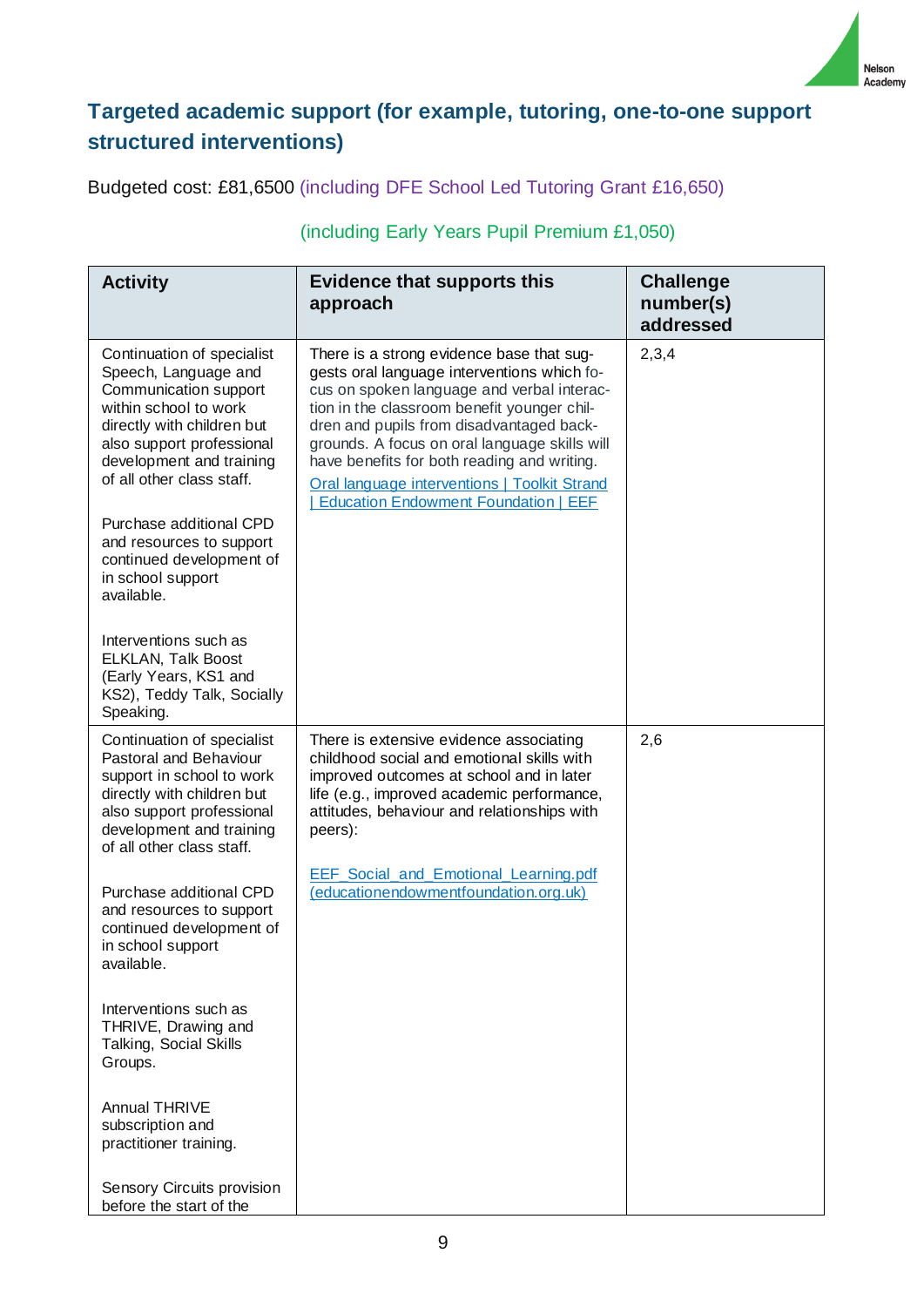Nelson Academy

| school day and a daily<br>lunch time nurture groups<br>(KS1 and KS2).                                                                                                                                                                                                                                                                               |                                                                                                                                                                                                                                                                                                                                                                           |         |
|-----------------------------------------------------------------------------------------------------------------------------------------------------------------------------------------------------------------------------------------------------------------------------------------------------------------------------------------------------|---------------------------------------------------------------------------------------------------------------------------------------------------------------------------------------------------------------------------------------------------------------------------------------------------------------------------------------------------------------------------|---------|
| Engaging with the<br>National Tutoring<br>Programme to provide a<br>blend of tuition, mentoring<br>and school-led tutoring for<br>pupils whose education<br>has been most impacted<br>by the pandemic. A<br>significant proportion of<br>the pupils who receive<br>tutoring will be<br>disadvantaged, including<br>those who are high<br>attainers. | Tuition targeted at specific needs and<br>knowledge gaps can be an effective method<br>to support low attaining pupils or those fall-<br>ing behind, both one-to-one:<br>One to one tuition   EEF (educationendow-<br>mentfoundation.org.uk)<br>And in small groups:<br><b>Small group tuition   Toolkit Strand  </b><br><b>Education Endowment Foundation   EEF</b>      | 3,4,5,6 |
| Provide additional phonics<br>sessions targeted at<br>disadvantaged pupils who<br>require further phonics<br>support.                                                                                                                                                                                                                               | Phonics approaches have a strong<br>evidence base indicating a positive impact<br>on pupils, particularly from disadvantaged<br>backgrounds. Targeted phonics<br>interventions have been shown to be more<br>effective when delivered as regular<br>sessions over a period up to 12 weeks:<br><b>Phonics   Toolkit Strand   Education Endow-</b><br>ment Foundation   EEF | 3,4     |

# **Wider strategies (for example, related to attendance, behaviour, wellbeing)**

## Budgeted cost: £72,703

| <b>Activity</b>                                                                                                                                                                                                           | <b>Evidence that supports this</b><br>approach                                                                                                   | <b>Challenge</b><br>number(s)<br>addressed |
|---------------------------------------------------------------------------------------------------------------------------------------------------------------------------------------------------------------------------|--------------------------------------------------------------------------------------------------------------------------------------------------|--------------------------------------------|
| Continuation of specialist<br><b>Student Support Team to</b><br>focus on attendance and<br>punctuality, and also<br>whole family support<br>including those who are<br>vulnerable.                                        | The DfE guidance has been informed by<br>engagement with schools that have<br>significantly reduced levels of absence and<br>persistent absence. | 1                                          |
| Embedding principles of<br>good practice set out in<br>the DfE's Improving<br>School Attendance advice.                                                                                                                   |                                                                                                                                                  |                                            |
| This will involve training<br>and release time for staff<br>to develop and implement<br>new procedures and<br>continual professional<br>development for the<br>Student Support Team in<br>order to improve<br>attendance. |                                                                                                                                                  |                                            |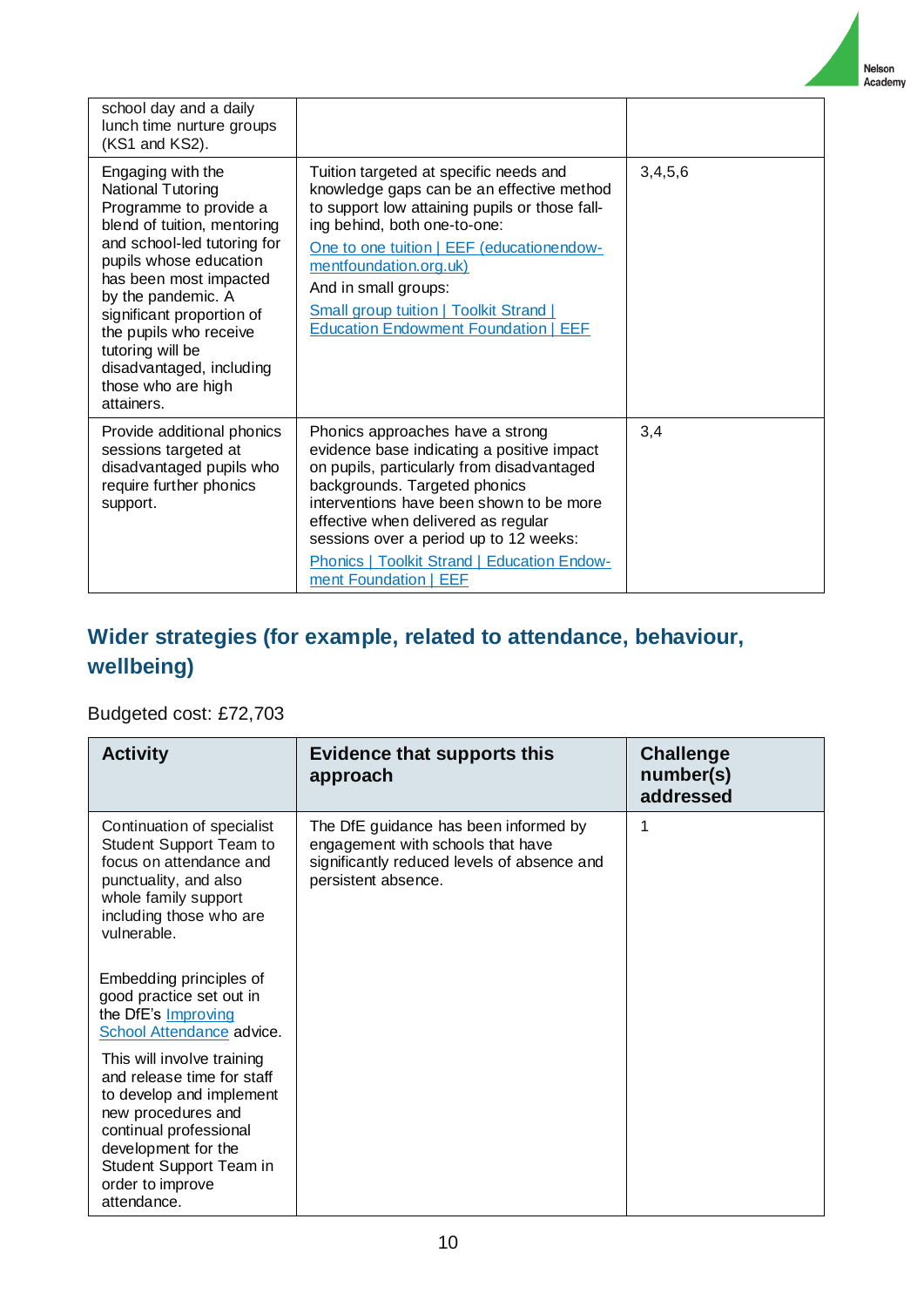Nelson<br>Academy

| Membership to Norfolk<br><b>County Council</b><br>Attendance network.                                                                                                                                    |                                                                                                                                                                                                            |     |
|----------------------------------------------------------------------------------------------------------------------------------------------------------------------------------------------------------|------------------------------------------------------------------------------------------------------------------------------------------------------------------------------------------------------------|-----|
| All disadvantaged pupils<br>will have access to enrich-<br>ment activities <i>i.e.</i> experi-<br>ences and trips. The finan-<br>cial cost of this will not be<br>a barrier to their participa-<br>tion. | Based on our previous experiences, we<br>have identified a need to be able to remit<br>the cost/fee associated with participation in<br>enrichment activities such as<br>experiences/attendance on trips.  | All |
| Contingency fund for<br>acute issues.                                                                                                                                                                    | Based on our experiences and those of<br>similar schools to ours, we have identified a<br>need to set a small amount of funding aside<br>to respond quickly to needs that have not<br>yet been identified. | All |

# **Total budgeted cost: £229,353**